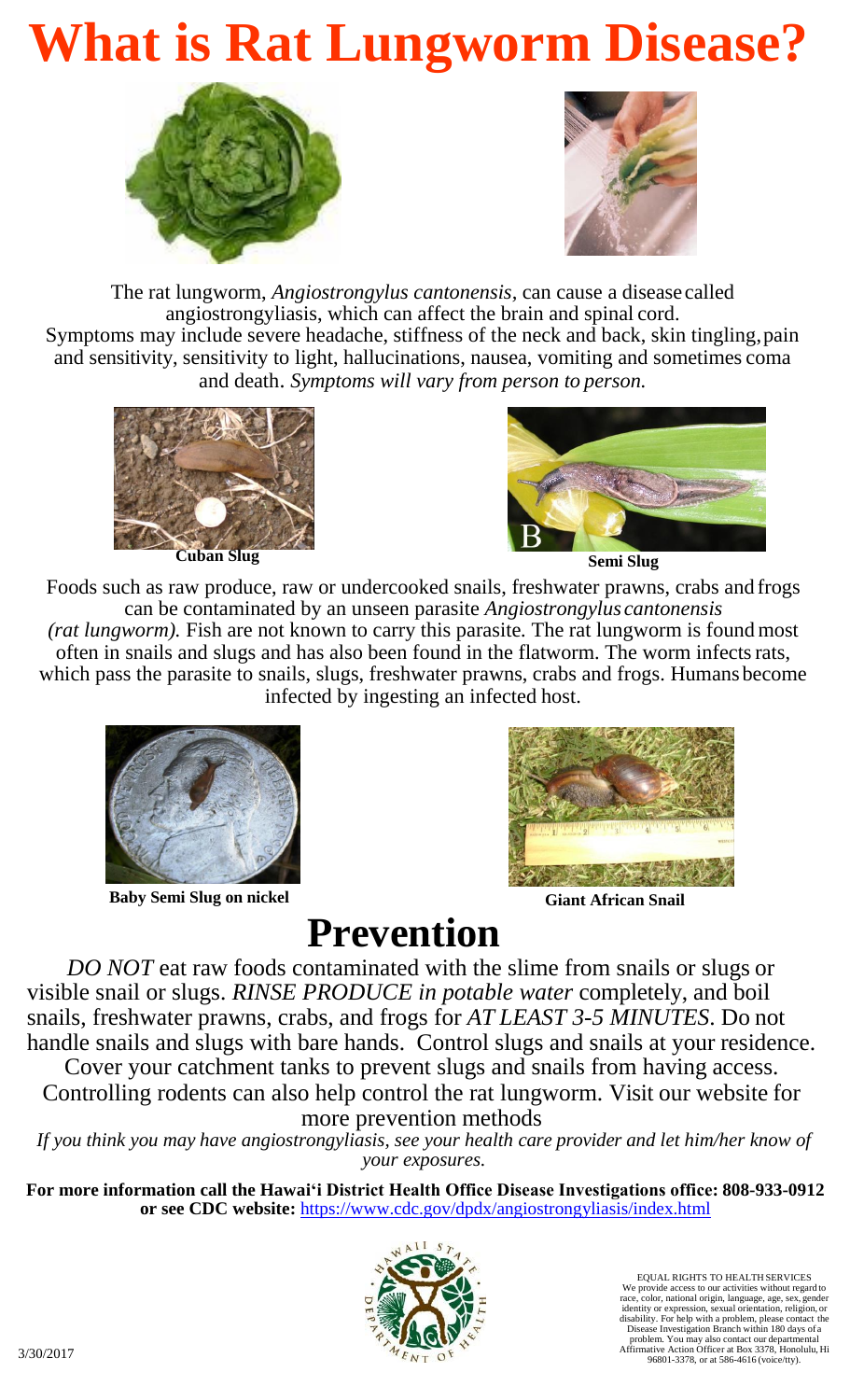

*Hawaii State Department of Health Disease Investigation Branch Oahu 586-4586, Maui 984-8213, Hilo 933-0912, Kona 322-4877, Kauai 241-3563*

### **Angiostrongyliasis (Rat Lungworm)**

#### **What is angiostrongyliasis?**

Angiostrongyliasis, also known as rat lungworm, is a disease that affects the brain and spinal cord. It is caused by a parasitic nematode (roundworm parasite) called Angiostrongylus cantonensis. The adult form of A. cantonensis is only found in rodents. However, infected rodents can pass larvae of the worm in their feces. Snails, slugs, and certain other animals (including freshwater shrimp, land crabs, and frogs) can become infected by ingesting this larvae; these are considered intermediate hosts. Humans can become infected with A. cantonensis if they eat (intentionally or otherwise) a raw or undercooked infected intermediate host, thereby ingesting the parasite. For more information on the life-cycle of A. cantonensis, go [here.](http://www.cdc.gov/parasites/angiostrongylus/biology.html)

#### **What are its signs and symptoms?**

This infection can cause a rare type of meningitis (eosinophilic meningitis). Some infected people don't have any symptoms or only have mild symptoms; in some other infected people the symptoms can be much more severe. When symptoms are present, they can include severe headache and stiffness of the neck, tingling or painful feelings in the skin or extremities, low-grade fever, nausea, and vomiting. Sometimes, a temporary paralysis of the face may also be present, as well as light sensitivity. The symptoms usually start 1 to 3 weeks after

Fact Sheets Revised December 2015 Disease Investigation Branch exposure to the parasite, but have been known to range anywhere from 1 day to as long as 6 weeks after exposure. Although it varies from case to case, the symptoms usually last between 2–8 weeks; symptoms have been reported to last for longer periods of time.

#### **How do you get it?**

You can get angiostrongyliasis by eating food contaminated by the larval stage of A. cantonensis worms. In Hawaii, these larval worms can be found in raw or undercooked snails or slugs. Sometimes people can become infected by eating raw produce that contains a small infected snail or slug, or part of one. It is not known for certain whether the slime left by infected snails and slugs are able to cause infection. Angiostrongyliasis is not spread person-to-person.

#### **How is it diagnosed?**

Diagnosing angiostrongyliasis can be difficult, as there are no readily available blood tests. In Hawaii, cases can be diagnosed with a polymerase chain reaction (PCR) test, performed by the State Laboratories Division, that detects A. cantonensis DNA in patients' cerebrospinal fluid (CSF) or other tissue. However, more frequently diagnosis is based on a patient's exposure history (such as if they have history of travel to areas where the parasite is known to be found or history of ingestion of raw or